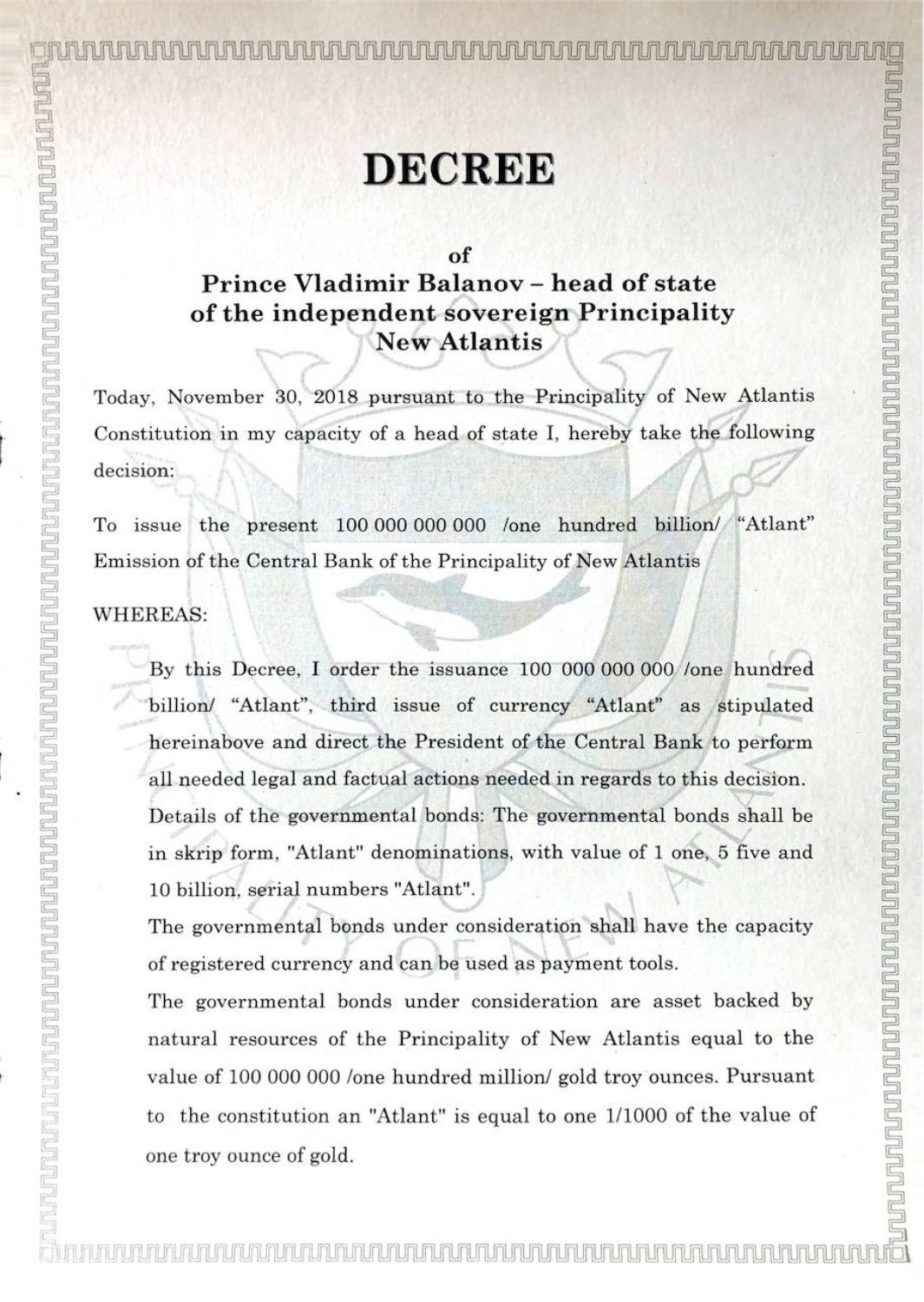Holders of these type of registered governmental bonds are entitled at any time to present them before the Central Bank of the Principality of New Atlantis and as a consideration shall have rights over our natural resources at a value equal to the value of the predetermined denomination converted to the current value of one troy ounce of gold. As a reflection of the significance of the issued denominations any further disposition shall be governed by the Central Bank rules and under its supervision.

Denominated governmental bonds are legal means, owned by the state and mainly used for the Principality's estimates with governments of other countries and their Central Banks. The governmental bonds can also be used as payment tools and with private individuals - strategic partners.

These type of governmental bonds give rights only to their owners and authorized persons, registered in the Central Bank's register, under the rules of the Central Bank and under its supervision.

In case the governmental bonds are in possession of unauthorized individuals or entities, the latter shall not result in any legal obligations, and shall have as consequence their automatic cancellation.

Recovering of the canceled copy can be done by decision of the head of state by reissuance of a new copy under the condition that the Central Bank's case study has been completed.

The governmental bonds under consideration are signed by the President of the Central Bank and the Head of the State, each of which are recorded in the respective emission books. A separate batch shall be kept for each denomination, which shall give details about all legal

circumstances related to it.